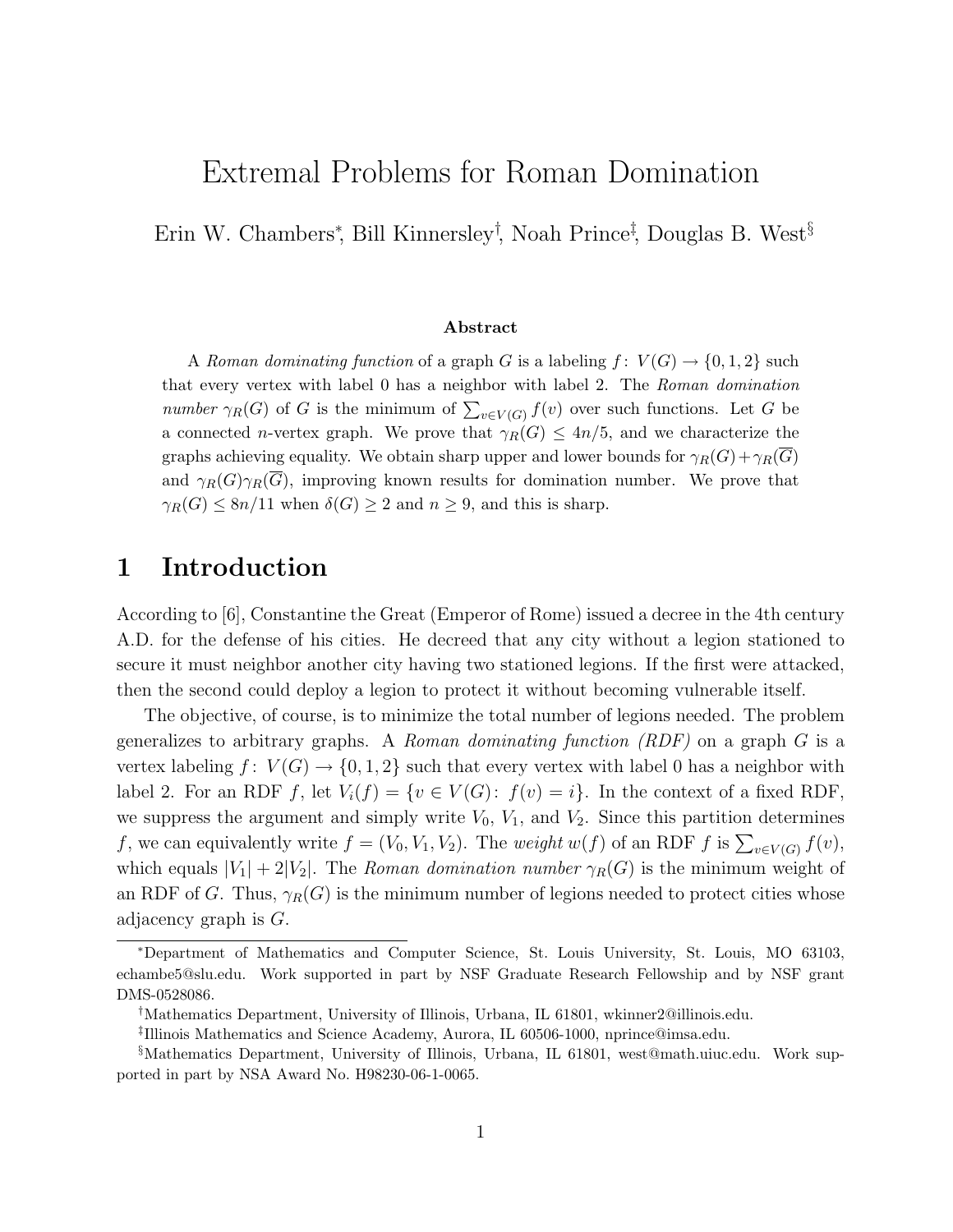Roman domination also models other facility location problems. Instead of interpreting  $f(v)$  as the number of units placed at v, we can view it as a cost function. Units with cost 2 may be able to serve neighboring locations, while units with cost 1 can serve only their own location. For example, in a communication network, wireless hubs are more expensive but can serve neighboring locations, while wired hubs are low-range but are cheaper.

Cockayne, Dreyer, Hedetniemi, and Hedetniemi [6] began the study of Roman domination, suggested in a Scientific American article by Stewart [17] and even earlier by ReVelle [21]. Since  $V_1 \cup V_2$  is a dominating set when f is an RDF, and since placing weight 2 at the vertices of a dominating set yields an RDF, [6] observed that

$$
\gamma(G) \le \gamma_R(G) \le 2\gamma(G),\tag{1}
$$

where  $\gamma(G)$  is the domination number of G. In a sense,  $2\gamma(G)-\gamma_R(G)$  measures "inefficiency" of domination, since when  $\gamma_R(G) = (2 - \beta)\gamma(G)$ , at least the fraction  $\beta$  of the vertices in a minimum dominating set serve only to dominate themselves.

Cockayne, Dreyer, Hedetniemi, and Hedetniemi [6] studied basic properties of Roman dominating functions and calculated  $\gamma_R$  for specific graphs. They characterized the graphs G such that  $\gamma_R(G) \leq \gamma(G) + k$  when  $k \leq 2$ ; this was extended to larger k in [22]. They also characterized graphs G such that  $\gamma_R(G) = 2\gamma(G)$  in terms of 2-packings, calling such graphs Roman. Henning [11] characterized Roman trees, while Song and Wang [16] characterized the trees T with  $\gamma_R(T) = \gamma(T) + 3$ . The computational complexity of  $\gamma_R(G)$  was studied in [7]. Linear-time algorithms for computing  $\gamma_R(G)$  are known on interval graphs [14, 4], cographs [14], and strongly chordal graphs [4]. A polynomial-time algorithm is known on AT-free graphs [14]. Other related domination models were studied in [5, 8, 9, 12, 13].

In this paper, we study extremal problems for  $\gamma_R(G)$  on various classes of *n*-vertex graphs. In Section 2, we prove that  $\gamma_R(G) \leq 4n/5$  when G is connected and  $n \geq 3$ , and we determine when equality holds. In Section 3, we obtain sharp upper and lower bounds for  $\gamma_R(G)+\gamma_R(\overline{G})$ and  $\gamma_R(G)\gamma_R(\overline{G})$ , where  $\overline{G}$  denotes the complement of G. We use these ideas to determine the *n*-vertex graphs G with largest value of  $\gamma(G)\gamma(\overline{G})$ , shown to equal n in [18].

Let  $\delta(G)$  denote the minimum vertex degree in G. When  $\delta(G) \geq k$ , inequality (1) and the well-known upper bound on  $\gamma(G)$  from [1, 20] yield  $\gamma_R(G) \leq 2^{\frac{1+\ln(k+1)}{k+1}n}$ . This was improved slightly in  $[6]$ ; we use their improvement in Section 3. For small k, the optimal coefficient is of interest. In Section 4, we prove that if G is a connected n-vertex graph with  $\delta(G) \geq 2$  and  $n \geq 9$ , then  $\gamma_R(G) \leq 8n/11$ . The bound is sharp, and we determine when equality holds.

In an earlier version of this paper, we conjectured that  $\gamma_R(G) \leq \lceil 2n/3 \rceil$  for 2-connected graphs, and we proved this for graphs having spanning subgraphs consisting of some number of cycles linked in a ring by paths joining nonadjacent vertices on the cycles (these subgraphs are minimal 2-connected graphs). Subsequently, Chang and Liu [2] disproved the conjecture by constructing 2-connected *n*-vertex graphs such that  $\gamma_R(G) = 23n/34$  for infinitely many *n*; note that  $\frac{23}{34} = \frac{2}{3} + \frac{1}{102}$ . The key graph in their construction is obtained from  $K_4$  by replacing each edge uv with a 5-cycle C plus edges from nonadjacent vertices of C to u and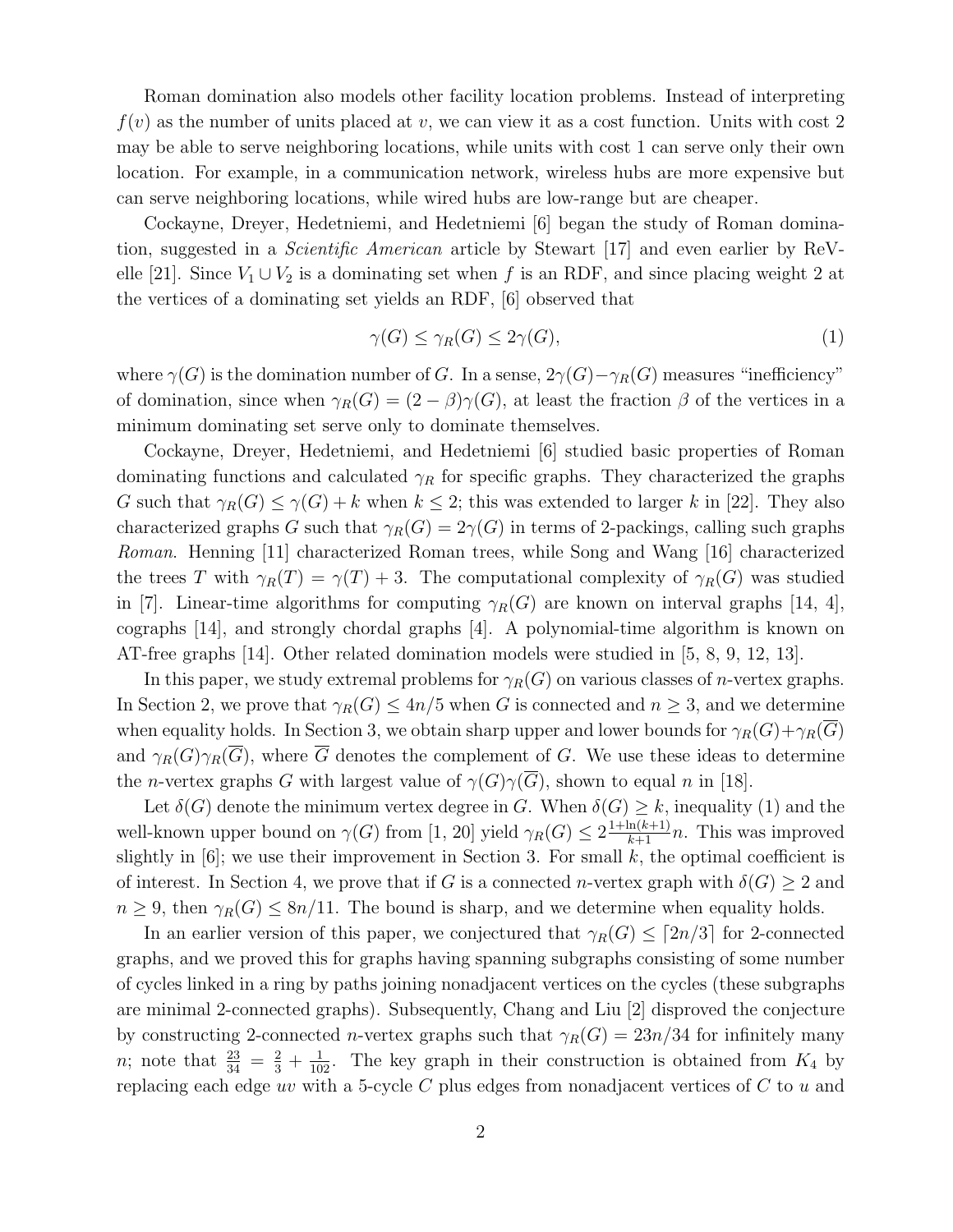v; this graph G has 34 vertices, and  $\gamma_R(G) = 23$ . They also settled the problem by proving that  $\gamma_R(G) \le \max\{[2n/3], 23n/34\}$  when G is 2-connected. For minimum degree 3, they proved in [3] that  $\gamma_R(G) \leq 2n/3$  and that this is sharp for infinitely many 3-connected graphs; see also [4] and other forthcoming papers.

Our graphs have no loops or multiple edges; we use  $V(G)$  and  $E(G)$  for the vertex set and edge set of a graph G. The degree of a vertex v in G is  $d_G(v)$  or simply  $d(v)$ . The minimum and maximum vertex degrees are  $\delta(G)$  and  $\Delta(G)$ . For a set  $S \subseteq V(G)$ , the (open) neighborhood of S is  $\{v \in V(G) - S: v \text{ has a neighbor in } S\}$ , denoted  $N(S)$ . The closed neighborhood of S is  $N(S) \cup S$ , denoted N[S]. When  $S = \{v\}$ , we simply write  $N(v)$  and  $N[v]$ . The *diameter* of G is the maximum distance between vertices of G, denoted diam G. In a tree, a *penultimate vertex* is any neighbor of a leaf. We write  $P_n$ ,  $C_n$ , and  $K_n$  for the path, cycle, and complete graph with n vertices, respectively. We write  $mG$  for the graph consisting of m disjoint copies of G.

#### 2 Connected Graphs

For *n*-vertex graphs, always  $\gamma_R(G) \leq n$ , with equality when  $G = \overline{K}_n$ . In this section we prove that  $\gamma_R(G) \leq 4n/5$  when G is a connected *n*-vertex graph and characterize when equality holds. Since  $\gamma(G)$  may be as high as  $n/2$ , (1) only gives  $\gamma_R(G) \leq n$ , so proving the bound of  $4n/5$  needs additional work. Since deleting an edge cannot decrease  $\gamma_R$ , it suffices to prove the bound for trees.

**Theorem 2.1** If T is an n-vertex tree, with  $n \geq 3$ , then  $\gamma_R(T) \leq 4n/5$ .

**Proof.** We use induction on n. The base step handles trees with few vertices or small diameter. If diam  $T = 2$ , then T has a dominating vertex, and  $\gamma_R(T) \leq 2 < 4n/5$ . If  $\dim T = 3$ , then T has a dominating set of size 2, which yields  $\gamma_R(T) \leq 4$ . This is sufficiently small for trees with at least six vertices. For  $n \in \{4, 5\}$  and diam  $T = 3$ , a penultimate vertex has degree 2; putting weight 2 on the other penultimate vertex and weight 1 on the undominated leaf yields  $\gamma_R(T) \leq 3$ , which is small enough.

Hence we may assume that diam  $T \geq 4$ . For a subtree T' with n' vertices, where  $n' \geq 3$ , the induction hypothesis yields an RDF  $f'$  of  $T'$  with weight at most  $\frac{4}{5}n'$ . We find a subtree  $T'$  such that adding a bit more weight to  $f'$  will yield a small enough RDF  $f$  for  $T$ .

Let P be a longest path in T chosen to maximize the degree of its next-to-last vertex  $v$ , and let  $u$  be the non-leaf neighbor of  $v$ .

**Case 1:**  $d_T(v) > 2$ . Obtain T' by deleting v and its leaf neighbors. Since diam  $T \geq 4$ , we have  $n' \geq 3$ . Define f on  $V(T)$  by letting  $f(x) = f'(x)$  except for  $f(v) = 2$  and  $f(x) = 0$ for each leaf x adjacent to v. Note that f is an RDF for T and that  $w(f) = w(f') + 2 \leq$ 4  $\frac{4}{5}(n-3)+2<\frac{4}{5}$  $\frac{4}{5}n$ .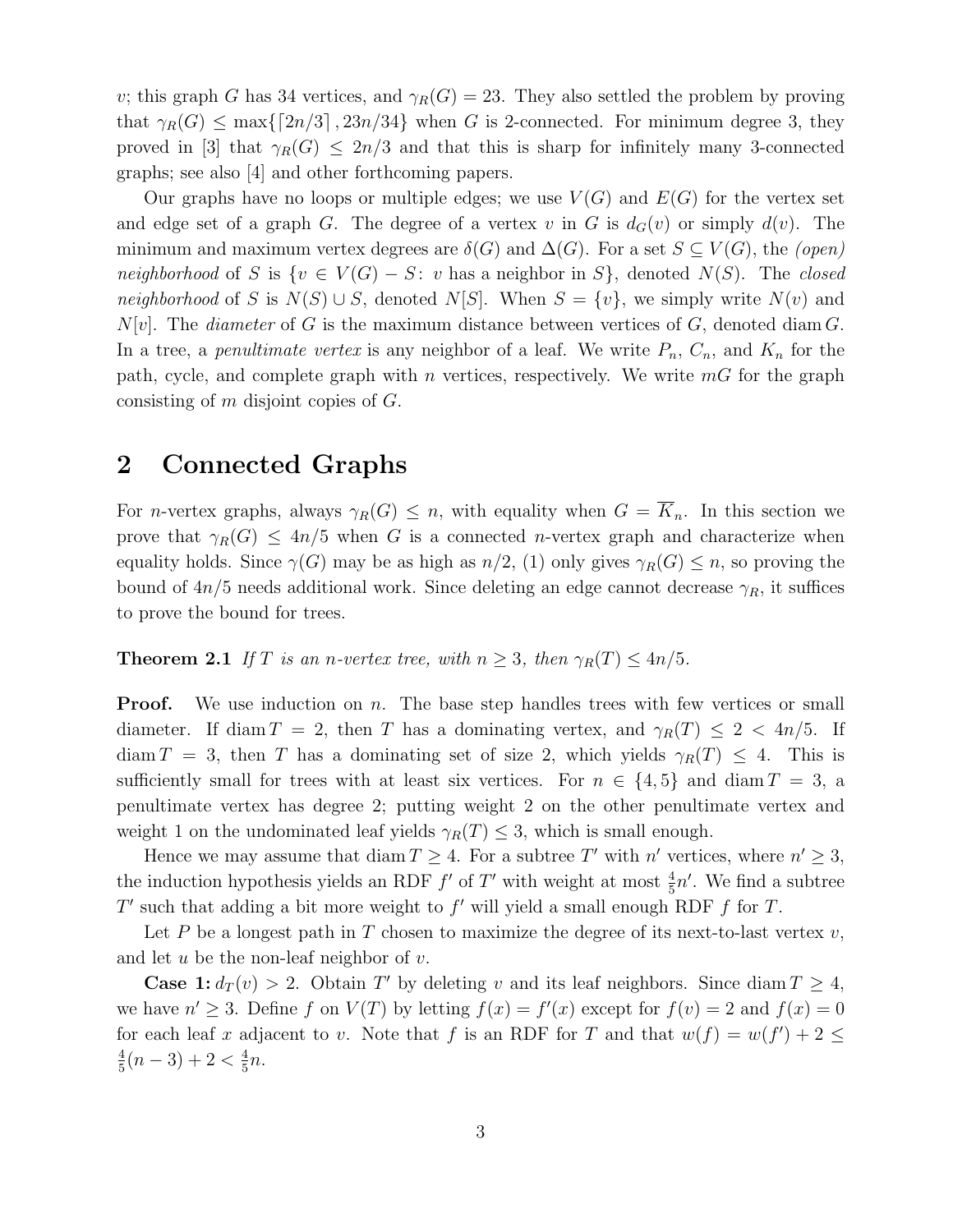**Case 2:**  $d_T(v) = d_T(u) = 2$ . Obtain T' by deleting u and v and the leaf neighbor z of v. If  $n' = 2$ , then T is  $P_5$  and has an RDF of weight 4. Otherwise, the induction hypothesis applies. Define f on  $V(T)$  by letting  $f(x) = f'(x)$  except for  $f(v) = 2$  and  $f(u) = f(z) = 0$ . Again f is an RDF, and the computation  $w(f) < \frac{4}{5}$  $\frac{4}{5}n$  is the same as in Case 1.

**Case 3:**  $d_T(u) > 2$  and every penultimate neighbor of u has degree 2. If every neighbor of u is penultimate or a leaf, then diam  $T = 4$  and T is obtained from a star with center u by subdividing k edges, where  $k \geq 2$ . Put weight 2 on u and weight 1 on the non-neighbors of u. Now  $w(f) = k + 2$  and  $n \ge 2k + 1 \ge 5$ , so  $w(f) \le (n + 3)/2 \le \frac{4}{5}$  $rac{4}{5}n$ .

Otherwise, some neighbor  $t$  of  $u$  is neither penultimate nor a leaf. Obtain  $T'$  from  $T$  by deleting the vertices of the component of  $T - tu$  containing u. Now  $n' \geq 3$  and the induction hypothesis applies. Define f on  $V(T)$  by  $f(x) = f'(x)$  except for  $f(u) = 2$ ,  $f(x) = 1$  for each non-neighbor x of u outside T', and  $f(x) = 0$  for  $x \in N(u) - \{t\}$ . Again f is an RDF. We have  $w(f) = w(f') + k + 2$ , where k is the number of leaves of T at distance 2 from u.

If  $k = 1$ , then  $d_T(u) > 2$  forces u to have a leaf neighbor, and  $w(f) \leq \frac{4}{5}$  $\frac{4}{5}(n-4)+3 < \frac{4}{5}$  $\frac{4}{5}n$ . Otherwise  $k \geq 2$ , and  $w(f) \leq \frac{4}{5}$  $\frac{4}{5}(n-2k-1)+(k+2)=\frac{1}{5}(4n-3k+6)\leq \frac{4}{5}$  $\frac{4}{5}n$ .

As shown in [6],  $\gamma_R(P_n) \leq (2n+2)/3$ . The path is not the worst-case *n*-vertex tree; equality in Theorem 2.1 is achievable. Let  $L_k$  consist of the disjoint union of k copies of  $P_5$ plus a path through the central vertices of these copies, as illustrated in Figure 1.



Figure 1: The tree  $L_5$ .

If u is a vertex of degree 2 having a leaf neighbor v, then an RDF must put total weight at least 2 on  $\{u, v\}$  unless the other neighbor of u has weight 2. Thus when two such vertices  $u$  and  $u'$  have a common neighbor  $w$ , an RDF must give total weight at least 4 to  $\{v, u, w, u', v'\}$ . In  $L_k$ , there are k disjoint 5-vertex sets of this form, so  $\gamma_R(L_k) \geq 4k = 4n/5$ . Such copies of  $P_5$  can be assembled in many ways, and this allows us to characterize the trees achieving equality in Theorem 2.1.

**Theorem 2.2** If T is an n-vertex tree, then  $\gamma_R(T) = 4n/5$  if and only if  $V(T)$  can be partitioned into sets inducing  $P_5$  such that the subgraph induced by the central vertices of these paths is connected.

**Proof.** We have observed that if an induced subgraph  $H$  of  $G$  is isomorphic to  $P_5$ , and its noncentral vertices have no neighbors outside  $H$  in  $G$ , then every RDF of  $G$  puts weight at least 4 on  $V(H)$ . Thus in any tree with such a vertex partition, weight at least 4 is needed on every set in the partition.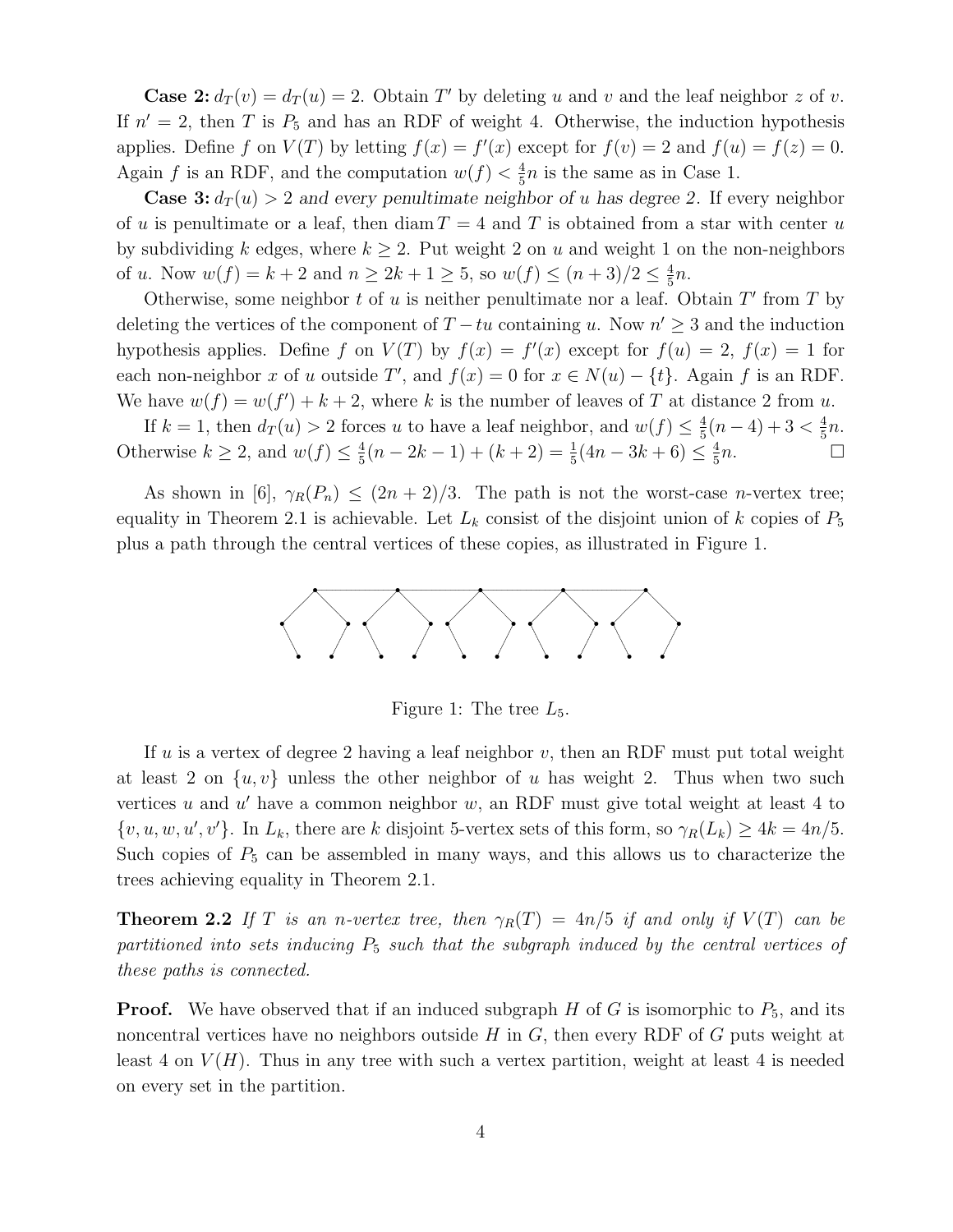To show that equality requires this structure, we examine the proof of Theorem 2.1 more closely. The proof is by induction on  $n$ . In the base cases and Cases 1 and 2, we produce an RDF with weight less than  $4n/5$ . In Case 3 with diameter 4, equality requires  $n = 2k + 1$ and  $k = 2$ , and the only such tree is  $P_5$  itself.

Define  $u, T', n', t, k$  as in the inductive part of Case 3. The bound holds with equality only if  $k = 2$  and  $n' = n - (2k + 1)$ . Thus u has no leaf neighbors, and  $T - V(T')$  is a 5-vertex path Q with center u. Equality also requires  $\gamma_R(T') = 4n'/5$ , so by the induction hypothesis T' has the specified form. In particular, t lies in a copy  $P'$  of  $P_5$  in a covering of  $V(T')$  by 5-sets inducing paths. Let t' be the center of P'.

If  $t \neq t'$ , then we build a cheaper RDF for T. Put weight 2 on u and weight 1 on the leaves of Q. Put weight 1 on the neighbor of t in  $T'-t'$ , and put weight 2 on the penultimate vertex of P' farthest from t. We have now guarded  $P' \cup Q$  using total weight 7, and hence  $\gamma_R(T)<\frac{4}{5}$  $\frac{4}{5}n$ . Hence equality requires  $t = t'$  and the specified structure for T.

It is easy to extend this characterization to all connected graphs.

**Theorem 2.3** If G is a connected n-vertex graph, then  $\gamma_R(G) \leq 4n/5$ , with equality if and only if G is  $C_5$  or is obtained from  $\frac{n}{5}P_5$  by adding a connected subgraph on the set of centers of the components of  $\frac{n}{5}P_5$ .

Proof. If G has the specified form, then as remarked earlier every RDF puts weight at least 4 on the vertex set of each copy of  $P_5$ .

Now suppose that  $\gamma_R(G) = \frac{4}{5}n$ . Since adding edges cannot increase  $\gamma_R$ , every spanning tree of G has the form specified in Theorem 2.2. Given a spanning tree T, let  $S_1, \ldots, S_k$  be the 5-sets in the special partition of  $V(T)$ . The assignment of weight 4 that guards  $S_i$  can be chosen independently of any other  $S_j$ . If any edge of G joins vertices of  $S_i$  and  $S_j$  that are not the centers of the paths they induce, then an RDF with weight less than  $\frac{4}{5}n$  can be built as in the proof of Theorem 2.2.

### 3 Nordhaus-Gaddum Inequalities

For a graph parameter  $\rho$ , bounds on  $\rho(G) + \rho(\overline{G})$  and  $\rho(G)\rho(\overline{G})$  in terms of the number of vertices are called results of "Nordhaus–Gaddum" type, honoring the paper of Nordhaus and Gaddum [15] obtaining such bounds when  $\rho$  is the chromatic number.

For an *n*-vertex graph G with  $n \geq 2$ , it is known (see [10, p. 237]) that

$$
3 \le \gamma(G) + \gamma(\overline{G}) \le n + 1 \tag{2}
$$

$$
2 \le \gamma(G)\gamma(\overline{G}) \le n. \tag{3}
$$

In this section we obtain the analogous sharp results for  $\gamma_R$ .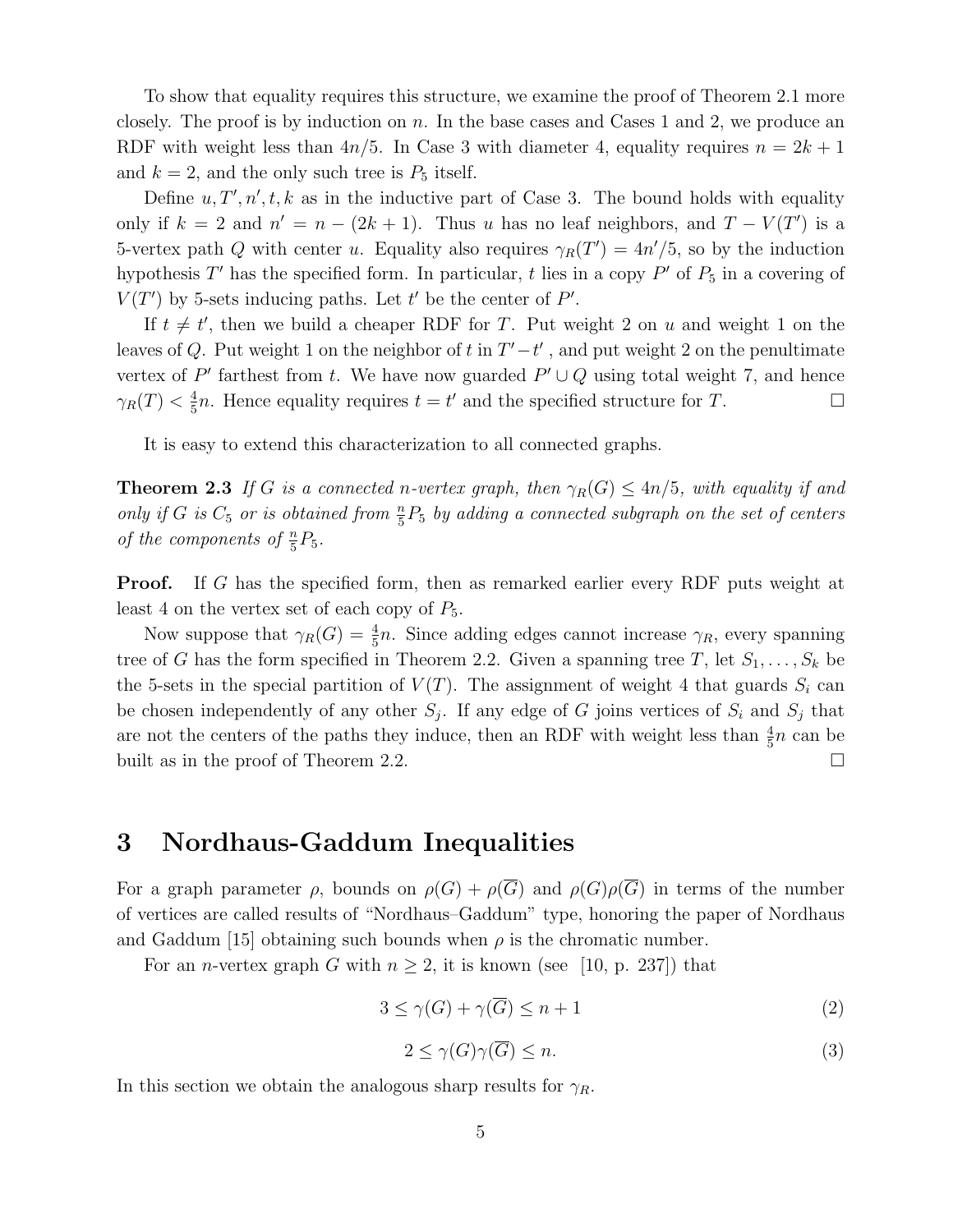**Proposition 3.1** If G is an n-vertex graph, then  $\gamma_R(G) \leq n - \Delta(G) + 1$ .

**Proof.** When v is a vertex of maximum degree, the RDF  $(N(v), V(G) - N[v], \{v\})$  has weight  $n - \Delta(G) + 1$ .

**Theorem 3.2** If G is an n-vertex graph, with  $n > 3$ , then

$$
5 \le \gamma_R(G) + \gamma_R(\overline{G}) \le n + 3.
$$

Furthermore, equality holds in the upper bound only when G or  $\overline{G}$  is  $C_5$  or  $\frac{n}{2}K_2$ .

**Proof.** When G has at least three vertices,  $\gamma_R(G) \geq 2$ , with equality only when G has a dominating vertex. Since a graph and its complement cannot both have dominating vertices,  $\gamma_R(G) + \gamma_R(\overline{G}) \geq 5$ . Equality holds if and only if G or  $\overline{G}$  has a vertex of degree  $n-1$  and its complement has a vertex of degree  $n-2$ .

For the upper bound, Proposition 3.1 yields

$$
\gamma_R(G) + \gamma_R(\overline{G}) \le (n - \Delta(G) + 1) + (n - \Delta(\overline{G}) + 1)
$$
  
=  $n - \Delta(G) + \delta(G) + 3 \le n + 3$ .

If  $\gamma_B(G) + \gamma_B(\overline{G}) = n + 3$ , then equality holds throughout the calculation, and  $\delta(G)$  $\Delta(G)$ . Hence G is k-regular for some k. We may assume that  $k \leq (n-1)/2$ , since the argument is symmetric in G and  $\overline{G}$ . Since equality holds,  $\gamma_R(G) = n-k+1$  and  $\gamma_R(\overline{G}) = k+2$ .

Let  $v \in V(G)$ . If some vertex u outside  $N[v]$  has at least two neighbors outside  $N[v]$ , then the RDF  $(N(u) \cup N(v), V(G) - N[u] - N[v], \{u, v\})$  has weight at most  $n-k$ , a contradiction. Hence every vertex not in  $N[v]$  has at least  $k-1$  neighbors in  $N(v)$ . Similarly, each vertex in  $N(v)$  has at most two neighbors outside  $N[v]$ .

Counting the edges joining  $N(v)$  and  $V(G) - N[v]$  from both sides yields  $(k-1)(n-k-1) \le$ 2k, simplifying to  $n \leq k+3+\frac{2}{k-1}$  for  $k > 1$ . Since  $n \geq 2k+1$ , we have  $k \leq 2+\frac{2}{k-1}$ , which requires  $k \leq 3$ . If  $k = 3$ , then  $n = 7$ , but there is no 3-regular 7-vertex graph.

For  $k = 2$ , we have  $n \leq k + 3 + \frac{2}{k-1} = 7$  and  $n \geq 2k + 1 = 5$ . For each 2-regular graph G with  $n \in \{6, 7\}$ , we have  $\gamma_R(G) = n - 2$ , so  $\gamma_R(G) = n - k + 1$  leaves only  $G = C_5$ .

For  $k = 1$ , the only example is  $\frac{n}{2}K_2$ , where equality holds. For  $k = 0$ , the only example is  $G = \overline{K}_n$ , where  $\gamma_R(G) + \gamma_R(\overline{G}) = n + 2$ , and equality does not hold.

For the product bound, (1) and (3) yield  $\gamma_R(G)\gamma_R(\overline{G}) \leq 4n$ . The optimal bound is smaller for sufficiently large n. We will prove in Theorem 3.4 that  $\gamma_R(G)\gamma_R(\overline{G}) \leq 16n/5$ when  $n \ge 160$ . Sharpness is shown by  $G = kC_5$ , since  $\gamma_R(kC_5) = 4k$  and  $\gamma_R(\overline{kC_5}) = 4$  and  $|V(kC_5)| = 5k$ . In fact, equality holds only when G or  $\overline{G}$  is  $kC_5$  (when n is large).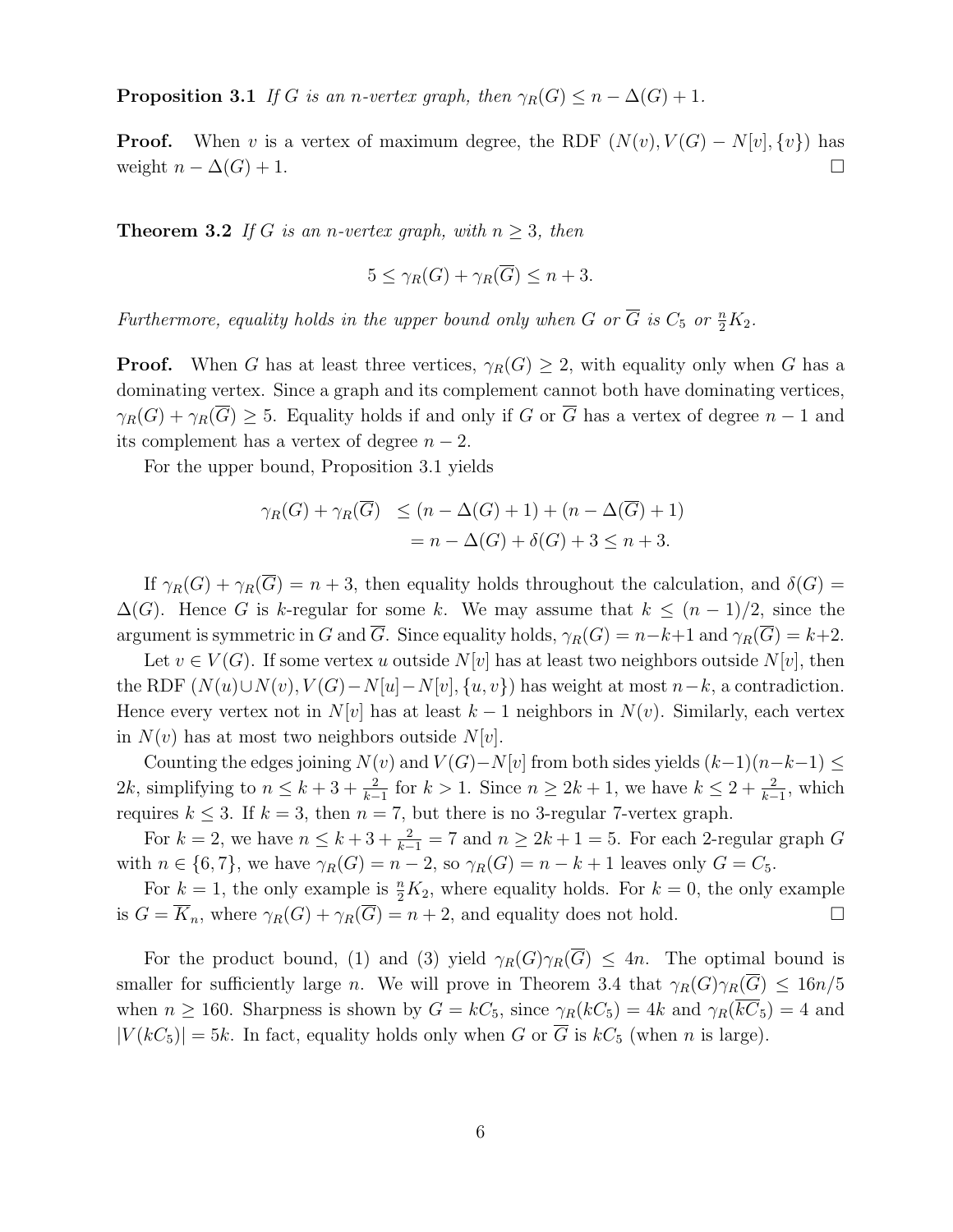The most difficult case in the proof of Theorem 3.4 is when diam  $G = \text{diam } G = 2$ . We handle this case separately in the next lemma, using a result from Cockayne, Dreyer, Hedetniemi, and Hedetniemi  $[6]$ . For an *n*-vertex graph  $G$ , they proved that

$$
\gamma_R(G) \le \frac{2 + 2\ln((1 + \delta(G))/2)}{1 + \delta(G)}n.
$$
\n(4)

Since  $\gamma_R(G) \leq 2\gamma(G)$ , this bound slightly refines the well-known bound  $\gamma(G) \leq \frac{1+\ln(1+\delta(G))}{1+\delta(G)}$  $\frac{\ln(1+o(G))}{1+\delta(G)}n$ due to Arnautov [1] and Payan [20].

**Lemma 3.3** If G is an n-vertex graph with  $n \ge 160$ , and diam  $G = \text{diam } \overline{G} = 2$ , then  $\gamma_R(G)\gamma_R(\overline{G}) < 16n/5.$ 

**Proof.** Let G be such a graph, and let v be a vertex of minimum degree in G. If  $d(v) \leq 2$ , then the diameter constraint implies that  $(V(G) - N(v), \emptyset, N(v))$  is an RDF of G and that  $(V(G) - N[v], N(v), v)$  is an RDF of  $\overline{G}$ , so  $\gamma_R(G)\gamma_R(\overline{G}) \leq 16$ . Hence we may assume that  $d_G(v) \geq 3$ , and similarly  $\delta(\overline{G}) \geq 3$ .

Let  $R = V(G) - N_G[v]$ . We choose a family of disjoint subsets of  $N_G(v)$  dominating R as follows. Initialize  $B_1 = N_G(v)$ ; note that  $B_1$  dominates R, since diam  $G = 2$ . If  $B_i$  dominates R, then let  $A_i$  be a minimal subset of  $B_i$  dominating R, and let  $B_{i+1} = B_i - A_i$ . If  $B_{i+1}$  does not dominate R, then stop, setting  $q = i$  and  $A^* = B_q$ . Otherwise, increment i. Note that  $A_1, \ldots, A_q$  partition  $N_G(v) - A^*$ , with each  $A_i$  being a minimal set that dominates R.

Since  $A_i$  is a minimal set that dominates R, there is a vertex  $r_i \in R$  having only one neighbor in  $A_i$ ; let  $a_i$  be this neighbor. Since  $A^*$  does not dominate  $R$ , there exists  $w \in$ R such that  $A^* \subseteq N_{\overline{G}}(w)$ . Let  $S = \{r_1, \ldots, r_q\} \cup \{v, w\}$  and  $T = \{a_1, \ldots, a_q\}$ . Now  $(V(G) - (S \cup T), T, S)$  is an RDF for  $\overline{G}$ , since v dominates R, w dominates  $A^*$ , and  $r_i$ dominates  $A_i - \{a_i\}$ . Thus  $\gamma_R(\overline{G}) \leq 3q + 4$ , which reduces to  $3q + 2$  if  $A^* = \emptyset$ .

Let  $U = A_j \cup \{v\}$ , where  $|A_j| = \min_i |A_i|$ . Note that U is a dominating set of G. If  $|U| = 2$ , then  $\gamma_R(G) \leq 4$ . Since  $\overline{G}$  is connected and  $\delta(\overline{G}) \geq 3$ , Theorem 2.3 yields  $\gamma_R(\overline{G}) < 4n/5$ . Hence we may assume that  $|U| > 2$ , which requires  $q \leq \delta(G)/2$ .

If  $q = 1$ , then  $\gamma_R(\overline{G}) \leq 7$  and  $\gamma_R(G) \leq 2|U| \leq 2(\delta(G)+1)$ , so  $\gamma_R(G)\gamma_R(\overline{G}) \leq 14(\delta(G)+1)$ . Hence we may assume in this case that  $\delta(G) \geq 8n/35 - 1$ , but now (4) yields  $\gamma_R(G) \leq$  $\frac{1+\ln(4n/35)}{4/35}$ . Since  $7 \cdot \frac{1+\ln(4n/35)}{4/35} < \frac{16n}{5}$  when  $n \geq 54$ , we have  $\gamma_R(G)\gamma_R(\overline{G}) < 16n/5$ .

Hence we may assume that  $2 \le q \le \delta(G)/2$ . Using the RDF  $(V(D) - U, \emptyset, U)$  and maximizing over  $2 \le q \le \delta(G)/2$  (which requires  $\delta(G) \ge 4$ ) yields

$$
\gamma_R(G)\gamma_R(\overline{G}) \le \left(\frac{2\delta(G)}{q} + 2\right)(3q + 4) = (6\delta(G) + 8) + \left(6q + \frac{8\delta(G)}{q}\right) \le 10\delta(G) + 20. \tag{5}
$$

Since  $10\delta(G) + 20 < 16n/5$  when  $\delta(G) + 2 < 8n/25$ , we may assume that  $\delta(G) \geq 8n/25 - 2$ , and similarly for  $\delta(\overline{G})$ . By (4),  $\max\{\gamma_R(G), \gamma_R(\overline{G})\} \leq \frac{2+2\ln(4n/25-1/2)}{8n/25-1}n$ . With  $n \geq 160$ , this bound is less than  $16n/95$ .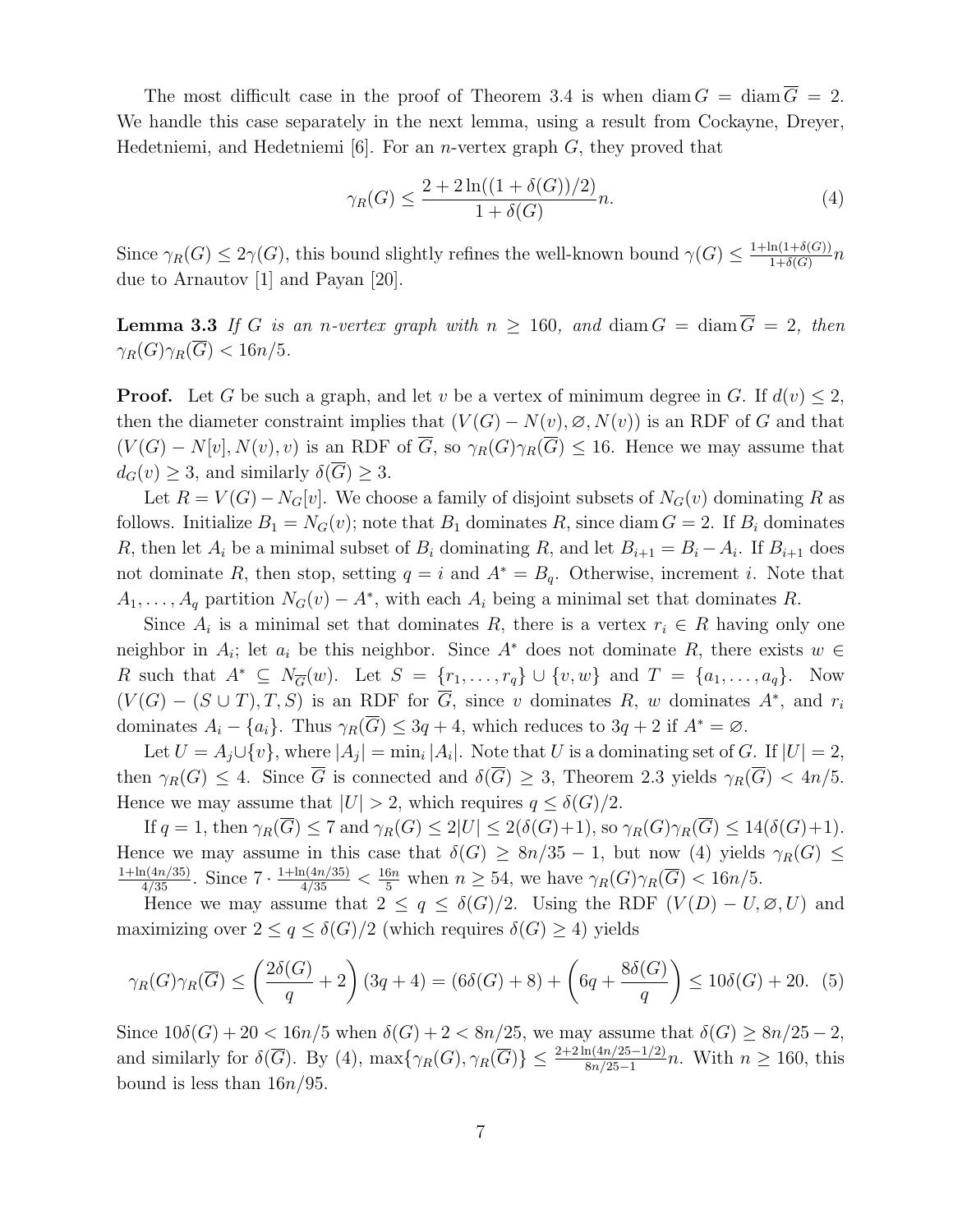If  $q \leq 5$ , then  $\gamma_R(\overline{G}) \leq 19$ . If  $q \geq \delta(G)/8$ , then  $\gamma_R(G) \leq 18$ . In these cases we obtain  $\gamma_R(G)\gamma_R(\overline{G}) < \frac{16n}{95} \cdot 19 = 16n/5.$ 

Hence we may assume that  $6 \le q \le \delta(G)/8$ . Now  $(2\delta(G)/q+2)(3q+4) \le 22\delta(G)/3+44$ , since  $\delta(G) \geq 48$ . This bound is less than  $16n/5$  when  $\delta(G) < 24n/55-6$ , so we may assume that  $\delta(G)$  and  $\delta(\overline{G})$  are at least  $24n/55 - 6$ . Now (4) yields

$$
\gamma_R(G)\gamma_R(\overline{G}) \le \left(\frac{(2+2\ln(12n/55))n}{24n/55-5}\right)^2.
$$

The upper bound is less than  $16n/5$  when  $n \ge 160$ .

The proof actually yields  $\gamma_R(G)\gamma_R(\overline{G})=O((n\ln n)^{2/3})$  when diam  $G=\text{diam }\overline{G}=2$ . The first part of the proof yields a bound that is linear in d, where  $d = \min\{\delta(G), \delta(\overline{G})\}\,$ , while the Arnautov–Payan bound yields a bound of the form  $O([n \ln d)/d]^2)$ . The minimum of the two bounds is largest when d grows like  $(n \ln n)^{2/3}$ , so the bound is always  $O((n \ln n)^{2/3})$ .

**Theorem 3.4** If G is an n-vertex graph and  $n \ge 160$ , then

$$
\gamma_R(G)\gamma_R(\overline{G})\leq \frac{16n}{5},
$$

with equality only when G or  $\overline{G}$  is  $\frac{n}{5}C_5$ .

**Proof.** If G has an isolated vertex or edge, then  $\gamma_R(\overline{G}) \leq 3$ , which yields  $\gamma_R(G)\gamma_R(\overline{G}) \leq$  $3n < 16n/5$ . Thus we may assume that each component of G has at least three vertices. Applying Theorem 2.1 to each component now yields  $\gamma_R(G) \leq 4n/5$ .

If diam  $G \geq 3$ , then G has vertices u and v with no common neighbor. Hence  $\{u, v\}$  is a dominating set in  $\overline{G}$ , and  $\gamma_R(\overline{G}) \leq 4$ . Thus  $\gamma_R(G)\gamma_R(\overline{G}) \leq (4n/5)4$  when diam  $G \geq 3$ , and similarly when diam  $\overline{G} \geq 3$ . Lemma 3.3 produces the desired bound in the remaining case.

Since Lemma 3.3 establishes strict inequality, the only way to achieve equality in this bound is if  $\gamma_R(G) = 4n/5$  and  $\gamma_R(\overline{G}) = 4$  (or vice versa). If  $\gamma_R(\overline{G}) = 4$ , then  $\delta(G) \geq 2$ , so Theorem 2.3 implies that every component of G is a 5-cycle.

A similar analysis gives the analogous result for domination number.

**Theorem 3.5** If G is an n-vertex graph, with  $n \geq 184$ , then equality holds in the bound  $\gamma(G)\gamma(\overline{G}) \leq n$  of (3) if and only if  $\gamma(G)$  or  $\gamma(\overline{G})$  equals n or  $n/2$ .

**Proof.** If G or  $\overline{G}$  is  $K_n$ , then equality holds.

If  $\delta(G) = 1$ , then  $\gamma(\overline{G}) = 2$ , and equality holds if and only if  $\gamma(G) = n/2$ . It is known (see [10]) that an *n*-vertex graph G without isolated vertices has domination number  $n/2$  if and only if  $G = C_4$  or G is obtained from some graph with  $n/2$  vertices by adding a pendant edge to each vertex. Thus if  $n > 4$  and  $\gamma(G) = n/2$ , then  $\gamma(G)\gamma(\overline{G}) = n$ .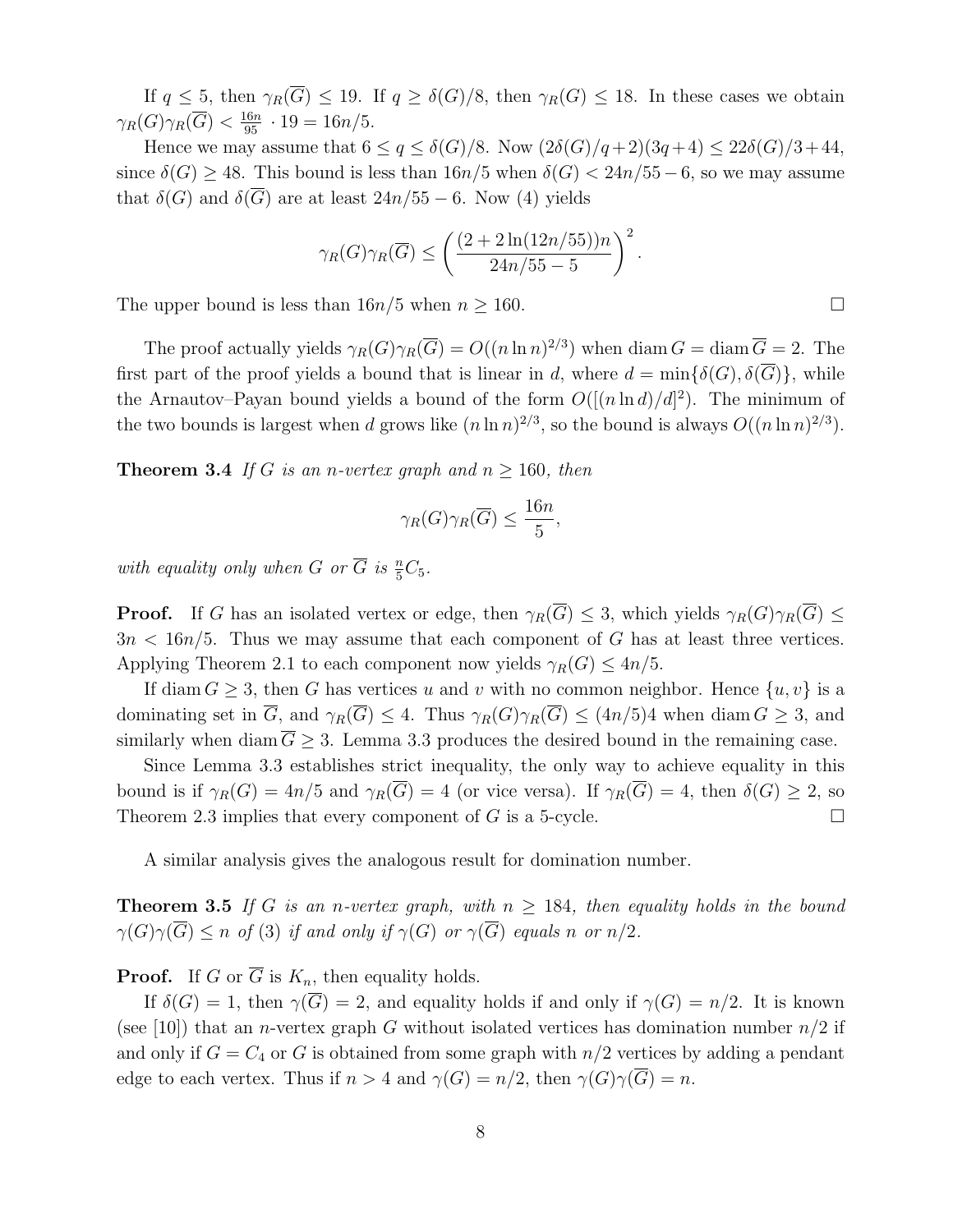For  $\delta(G) \geq 2$ , McQuaig and Shepherd [19] proved that  $\gamma(G) \leq 2n/5$ . If also diam  $\overline{G} \geq 3$ , then  $\gamma(G)\gamma(\overline{G}) \leq 4n/5 < n$ . Hence we may assume that both G and  $\overline{G}$  have diameter 2.

When diam  $G = \text{diam}\,\overline{G} = 2$ , essentially the same argument (with obvious changes) as in the proof of Lemma 3.3 shows that  $\gamma(G)\gamma(\overline{G})$  < n for  $n \geq 184$ . We omit the details.  $\Box$ 

### 4 Minimum Degree 2

In this section, we consider how large  $\gamma_R$  can be for connected *n*-vertex graphs with minimum degree at least 2. In the *n*-vertex graph  $G$  illustrated in Figure 2, an RDF must give weight 4 to an induced 5-cycle unless one of its vertices has an outside neighbor with weight 2. When there is one such vertex, deleting it from the 5-cycle leaves a 4-vertex path that still needs weight 3 on it to be guarded. Hence each subgraph formed from two 5-cycles and a common neighbor must receive weight at least 8, and we obtain  $\gamma_R(G) = 8n/11$ .



Figure 2: *n*-vertex graph G with  $\gamma_R(G) = 8n/11$ .

**Lemma 4.1** Let G be a graph with  $\delta(G) \geq 2$ . If G contains any configuration listed below, then there exists G' such that  $\delta(G') \geq 2$ ,  $|V(G')| \leq |V(G)| - 3$ , and  $\gamma_R(G) \leq \gamma_R(G') + 2$ . a) An induced 5-vertex path P whose internal vertices have degree 2 in G.

b) Two nonadjacent vertices x and y that have at least two common neighbors with degree 2 in G and each have an additional neighbor.

c) An induced 6-cycle C with exactly two vertices having degree at least 3 in G.

**Proof.** In each case, we define a graph G' with at most  $|V(G)| - 3$  vertices such that  $\delta(G') \geq 2$ , let f' be an RDF of G', and produce an RDF f of G with  $w(f) \leq w(f') + 2$ .

(a) Let the vertices of P be  $x, u, v, w, y$  in order. Since C is an induced path, x and y are neither equal nor adjacent. Form G' from G by deleting  $\{u, v, w\}$  and adding the edge xy; every vertex of G' has the same degree in G' as in G. Let  $f(v) = 2$  and  $f(u) = f(w) = 0$ , with  $f(z) = f'(z)$  for  $z \in V(G')$ . This suffices unless  $\{f'(x), f'(y)\} = \{2, 0\}$  and the edge xy is needed for f' to be an RDF. By symmetry, we may assume  $f'(y) = 0$ ; in this case, let  $f(w) = 2$  instead of  $f(v) = 2$ .

(b) Let S be the set of common neighbors of x and y with degree 2. Form  $G'$  by contracting all edges incident to S; this merges x and y into a single vertex v. Since x and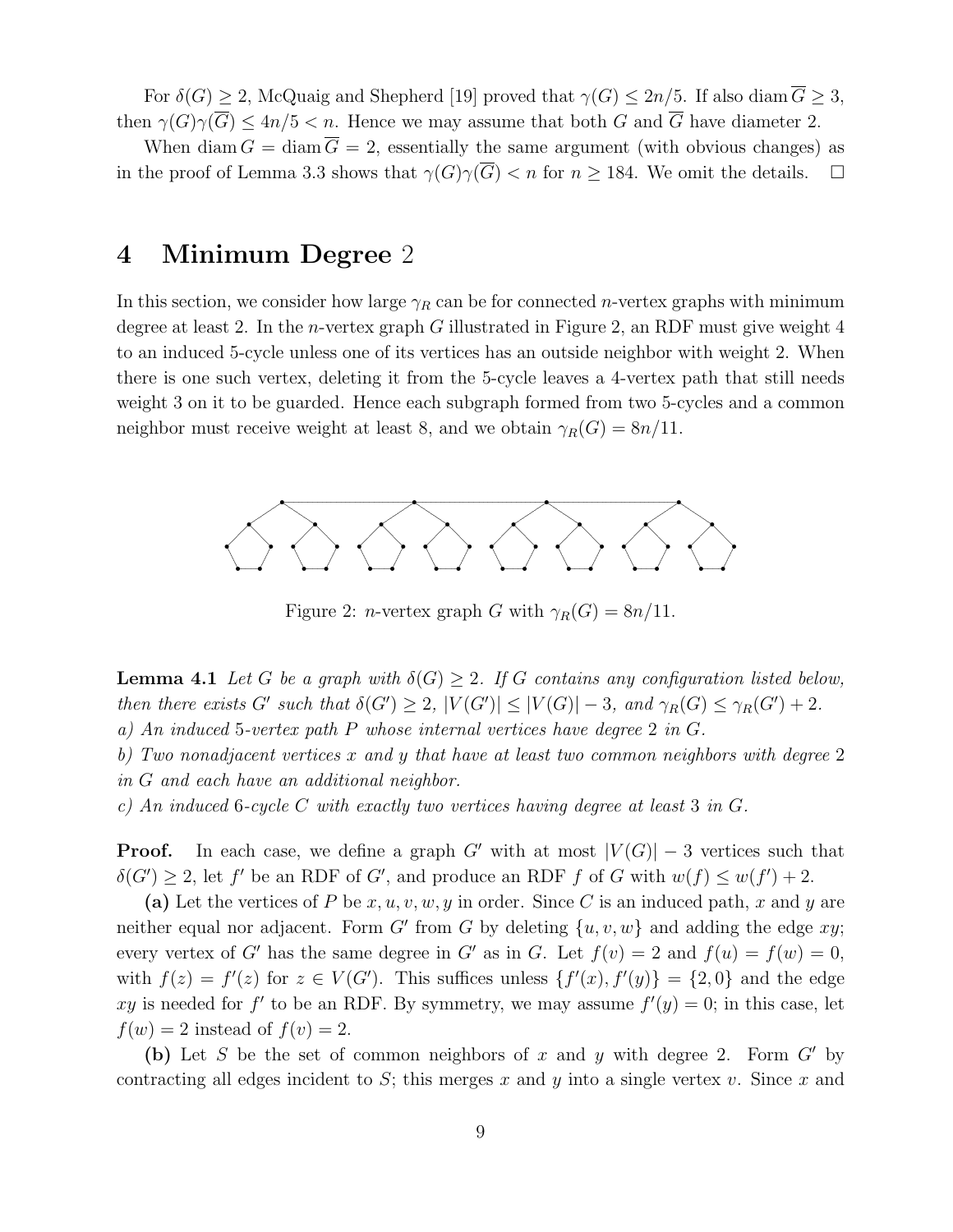y each have a neighbor outside S, we have  $d_{G'}(v) \geq 2$  and  $\delta(G') \geq 2$ . For  $z \in V(G') - \{v\},$ let  $f(z) = f'(z)$ . If  $f'(v) \in \{1,2\}$ , then let  $f(x) = f'(v)$ ,  $f(y) = 2$ , and  $f(z) = 0$  for  $z \in S$ . If  $f'(v) = 0$ , then f' puts weight 2 on a neighbor of x or y, say x; let  $f(y) = 2$  and  $f(x) = f(z) = 0$  for  $z \in S$ .

(c) If x and y are not opposite on C, then case (a) applies. Otherwise, form  $G'$  by contracting C into a single vertex  $v$  and adding a 3-cycle  $C'$  through  $v$  and two new vertices. An RDF f' of G' must put total weight at least 2 on  $V(C')$ . Let  $f(x) = f(y) = 2$ , put weight 0 on  $V(C) - \{x, y\}$ , and let  $f(z) = f'(z)$  for  $z \in V(G) - V(C)$ .

In each case,  $w(f) \leq w(f)$  $)+2.$ 

A spider is a tree consisting of at least three paths having a common endpoint. The common endpoint is the only vertex of degree at least 3 in the spider and is its branchpoint. A spider is completely specified by listing the distances of the leaves from the branchpoint.

**Lemma 4.2** If G is an n-vertex spider with branchpoint v, then  $\gamma_R(G) \leq 8n/11$  unless  $d(v) = 3$  and the leaves have distances  $(1,3,3)$  or  $(2,2,3)$  from v. Among the remaining spiders,  $\gamma_R(G) < 8n/11$  unless  $d(v) = 4$  and the leaves have distances  $(1, 3, 3, 3)$  or  $(2, 2, 3, 3)$ from v, or  $d(v) = 3$  and the leaf distances from v are obtained from  $(1,3,3)$  or  $(2,2,3)$  by adding 3 to one coordinate.

**Proof.** Let  $l_i$  be the number of leaves at distance i from v. Suppose first that the longest path from v has length at most 3, so  $n = 1 + l_1 + 2l_2 + 3l_3$ . For any path of length 3 from  $v, f$  puts weight 2 on the penultimate vertex and weight 0 on the others.

If  $l_1 = l_2 = 0$ , then  $l_3 \geq 3$ . Complete the RDF f by  $f(v) = 1$ . Now  $w(f) = 1 + 2l_3$ , and  $1 + 2l_3 < \frac{8}{11}(1 + 3l_3)$  when  $l_3 \ge 2$ .

If  $l_1 = 0$  and  $l_2 = 1$ , then put weight 2 on the neighbor of v along the short path, and let  $f(v) = 0$ . Now  $w(f) = 2 + 2l_3$ , and  $2 + 2l_3 < \frac{8}{11}(3 + 3l_3)$  when  $l_3 \ge 0$ .

Otherwise, let  $f(v) = 2$  and put weight 1 on leaves at distance 2 from v to complete the RDF f. Now  $w(f) = 2 + l_2 + 2l_3$ . We seek  $2 + l_2 + 2l_3 < \frac{8}{11}(1 + l_1 + 2l_2 + 3l_3)$ , which is equivalent to  $14 < 8l_1 + 5l_2 + 2l_3$ . Since we have  $l_1 + l_2 + l_3 \geq 3$  and  $l_1 + l_2 \geq 1$  with equality in the latter only when  $l_1 = 1$ , the right side is at least 15 except in four cases. For  $(l_1, l_2, l_3) \in \{(1, 0, 2), (0, 2, 1)\}\$ the right side is 12, and we have  $n = 8$  and  $\gamma_R(G) = 6$ . For  $(l_1, l_2, l_3) \in \{(1, 0, 3), (0, 2, 2)\}\$ the right side is 14, and we have  $n = 11$  and  $\gamma_R(G) = 8$ .

With the spiders above as a basis, we now apply induction on  $n$ . We may assume that G has some path of length more than 3 from  $v$ . Let  $G'$  be the graph obtained from G by deleting three vertices from the end of a longest such path. Using weight 2 on the middle of those three vertices yields  $w(G) \le w(G') + 2$ . Since  $2/3 < 8/11$ , the induction hypothesis yields  $\gamma_R(G) < 8n/11$  unless G' is one of the two 8-vertex spiders that fail the bound. In this case,  $n = 11$  and  $\gamma_R(G) \leq 8$ , so the desired ratio holds with equality.

A thread in a graph G is a trail whose internal vertices have degree 2 in G and whose endpoints do not have degree 2. If the endpoints of a thread are equal, then the thread is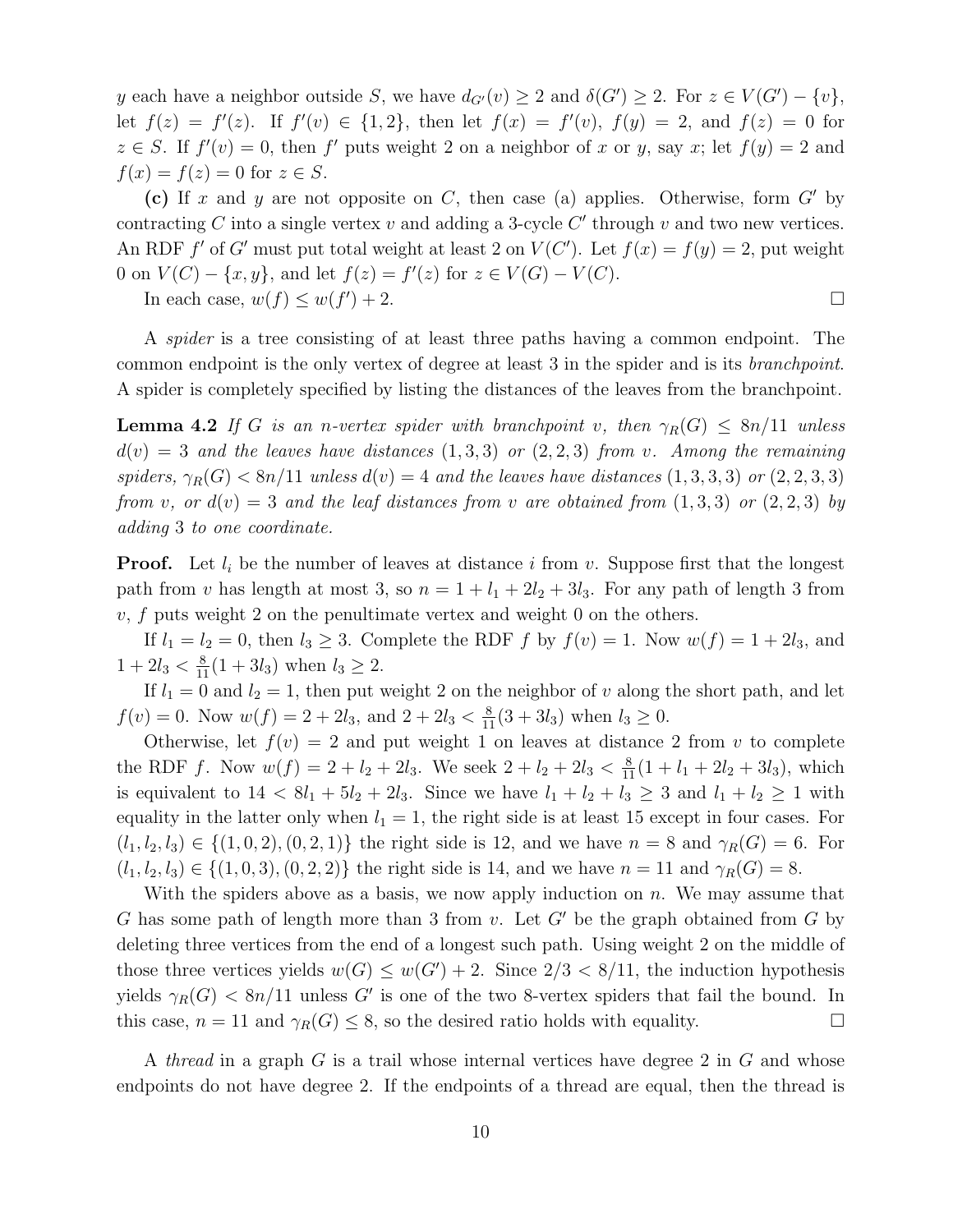a cycle having one vertex of degree greater than 2. In a connected graph with maximum degree at least 3, the threads partition the edge set.

**Theorem 4.3** If G is a connected n-vertex graph with  $\delta(G) \geq 2$  other than those shown below, then  $\gamma_R(G) \leq 8n/11$ .



**Proof.** Note that  $\gamma_R(C_4) = 3 > \frac{32}{11}$ ,  $\gamma_R(C_5) = 4 > \frac{40}{11}$ , and  $\gamma_R(C_8) = 6 > \frac{64}{11}$ . Also, one or two chords added to  $C_8$  as shown above do not reduce  $\gamma_R$ . For each graph G shown above,  $\frac{8|V(G)|}{11} < \gamma_R(G) \leq \frac{8|V(G)|}{11} + \frac{4}{11}.$ 

To prove the upper bound for all other graphs, we use induction on  $n$ . If  $G$  is a cycle, then the claim holds ( $\gamma_R(C_7) = 5 < \frac{56}{11}$  and  $\gamma_R(C_{11}) = 8$ ), so we may assume that  $\Delta(G) \geq 3$ . Our aim is to find a spanning subgraph of  $G$  in which one component  $G_1$  is a spider to which we can apply Lemma 4.2, and the remainder  $G_2$  is a graph to which we can apply the induction hypothesis. First we use the induction hypothesis to restrict the structure of G.

Since  $2/3 < 8/11$ , Lemma 4.1(a) allows us to assume that G has no induced path with at least three internal vertices of degree 2.

Since deleting an edge cannot reduce  $\gamma_R$ , we may assume that every edge joining two vertices with degree at least 3 is a cut-edge. In particular, no cycle in  $G$  has a chord. If  $G$ has a cut-edge uv with endpoints of degree at least 3, then let  $H_u$  and  $H_v$  be the components of  $G - uv$  containing u and v, respectively. Both  $H_u$  and  $H_v$  are edge-minimal connected graphs with minimum degree at least 2.

Let  $C = \{C_4, C_5, C_8\}$ . If neither  $H_u$  nor  $H_v$  lies in C, then the RDFs guaranteed for them by the induction hypothesis combine to form the desired RDF of G. If  $H_u, H_v \in \mathcal{C}$ , then in each case weight 2 on u permits saving one unit on  $H_v$ , so

$$
\gamma_R(G) \le \gamma_R(H_u) + \gamma_R(H_v) - 1 \le \frac{8|V(H_u)| + 4}{11} + \frac{8|V(H_v)| + 4}{11} - 1 < \frac{8n}{11}.
$$

Thus when G has a cut-edge uv with  $d_G(u)$ ,  $d_G(v) \geq 3$ , we may assume that exactly one of  ${H_u, H_v}$  lies in C.

Similarly, if G consists of two graphs  $H_u, H_v \in \mathcal{C}$  joined by a thread P having endpoints u and v plus one or two internal vertices, then  $H_u$  and  $H_v$  have optimal RDFs assigning weight 2 to  $u$  and  $v$ ; together they form an RDF of  $G$ . Hence

$$
\gamma_R(G) \le \gamma_R(H_u) + \gamma_R(H_v) \le \frac{8|V(H_u)| + 4}{11} + \frac{8|V(H_v)| + 4}{11} \le \frac{8n}{11}.
$$

Now let v be a vertex of degree at least 3 that does not lie in a member of  $\mathcal C$  joined to the rest of G by one cut-edge. The arguments above imply that at least one end of every thread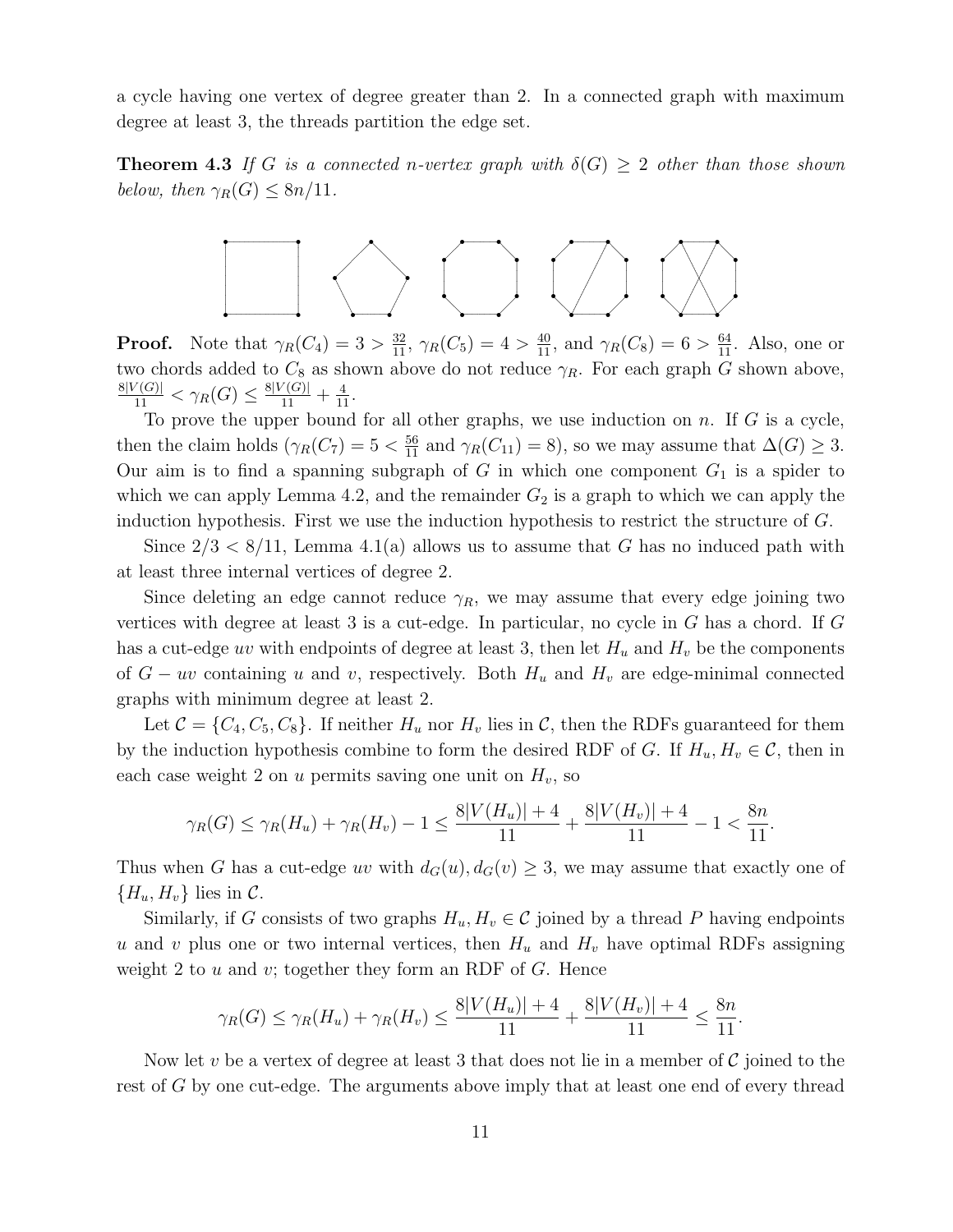is such a vertex. We seek a subgraph  $G_1$  consisting of  $d(v)$  paths from v whose lengths do not equal 3, such that  $\delta(G - V(G_1)) \geq 2$  and no component of  $G - V(G_1)$  lies in C. By Lemma 4.2 and the induction hypothesis, such a subgraph completes the proof.

Consider the threads emanating from v. If v lies on a cycle C whose other vertices have degree 2, then regardless of the length of  $C$ , it is possible to delete one edge  $e$  of  $C$  so that  $C - e$  consists of two threads from v with neither having length 3.

All other threads from  $v$  lead to vertices of degree at least 3 other than  $v$  and have length at most 3 (by Lemma 4.1(a)). Let u be such a vertex, reached by a thread P with last edge e. In  $G - e$ , let H be the component containing u. If H is a cycle, then cutting an edge e' of H incident to u leaves  $P \cup H - e'$  as a thread leaving v; we put it in  $G_1$ . The thread has length at least four unless  $P$  has length 1 and  $H$  is a 3-cycle, but then uv is a cut-edge whose deletion from G leaves two components not in  $\mathcal{C}$ .

If H is not a cycle, then deleting e yields a thread of length at most 2 leaving  $v$  (since P has length at most 3). However, cutting two threads that reach  $u$  from  $v$  could leave  $u$  with insufficient degree. If at least two threads reach u, then by Lemma  $4.1(b,c)$  we may assume that exactly one thread  $P$  of length 2 and one thread  $P'$  of length 3 reach  $u$  from  $v$ .

If  $d(u) \geq 4$ , then we can cut each final edge. If  $d(u) = 3$ , then a third thread Q leaves u, ending at w. If w is not the end of another thread from v, or if  $d(w) \geq 4$ , then since P and  $P'$  have different lengths, we can cut the last edge of one of them so that the resulting thread from v formed by cutting the end of  $Q$  incident to w does not have length 3.

If w is the end of exactly one other thread from v in G and  $d(w) = 3$ , then we cut the last edge of  $P$ . Since  $P'$  has length 3, it now extends to reach  $w$  with length at least 4. When we cut the last edge of the other thread from  $v$  to  $w$ , the thread along  $P'$  and  $Q$  becomes even longer. The process can continue when  $v$  has large degree, yielding one long thread and many short threads.

If the process reaches some w' that is the end of two threads from v, and  $d(w') = 3$ , then cutting the edge reaching  $w'$  leaves a 5-cycle through  $v$  whose other vertices have degree 2 (the union of those two threads), and we can cut one edge of it to obtain two short threads.

In the remaining spanning subgraph, the component  $G_1$  containing v is a union of  $d(v)$ threads, none having length 3, and every other component has minimum degree at least 2 and is not one of the excluded subgraphs. As remarked above, Lemma 4.2 and the induction hypothesis now provide the desired RDF.

To characterize equality in Theorem 4.3, we study its proof closely.

**Theorem 4.4** Let  $F$  be the graph of Figure 3. Let  $G$  be a connected graph of order n with minimum degree at least 2. If  $n \geq 9$ , then  $\gamma_R(G) = 8n/11$  if and only if

 $(1)$  n = 11 and G is isomorphic to F plus a subset of one of  $\{y_1y_3, y_1y_4, y_2y_3, y_2y_4\}, \{wz_1, y_1y_3, y_1y_4\},\$ or  $\{wz_1, wz_3, y_1y_3\}$  added as edges, or

(2)  $n > 11$  and G consists of disjoint copies of the graphs F,  $F + wz_1$ , and  $F + wz_1 + wz_3$ with additional edges connecting copies of w.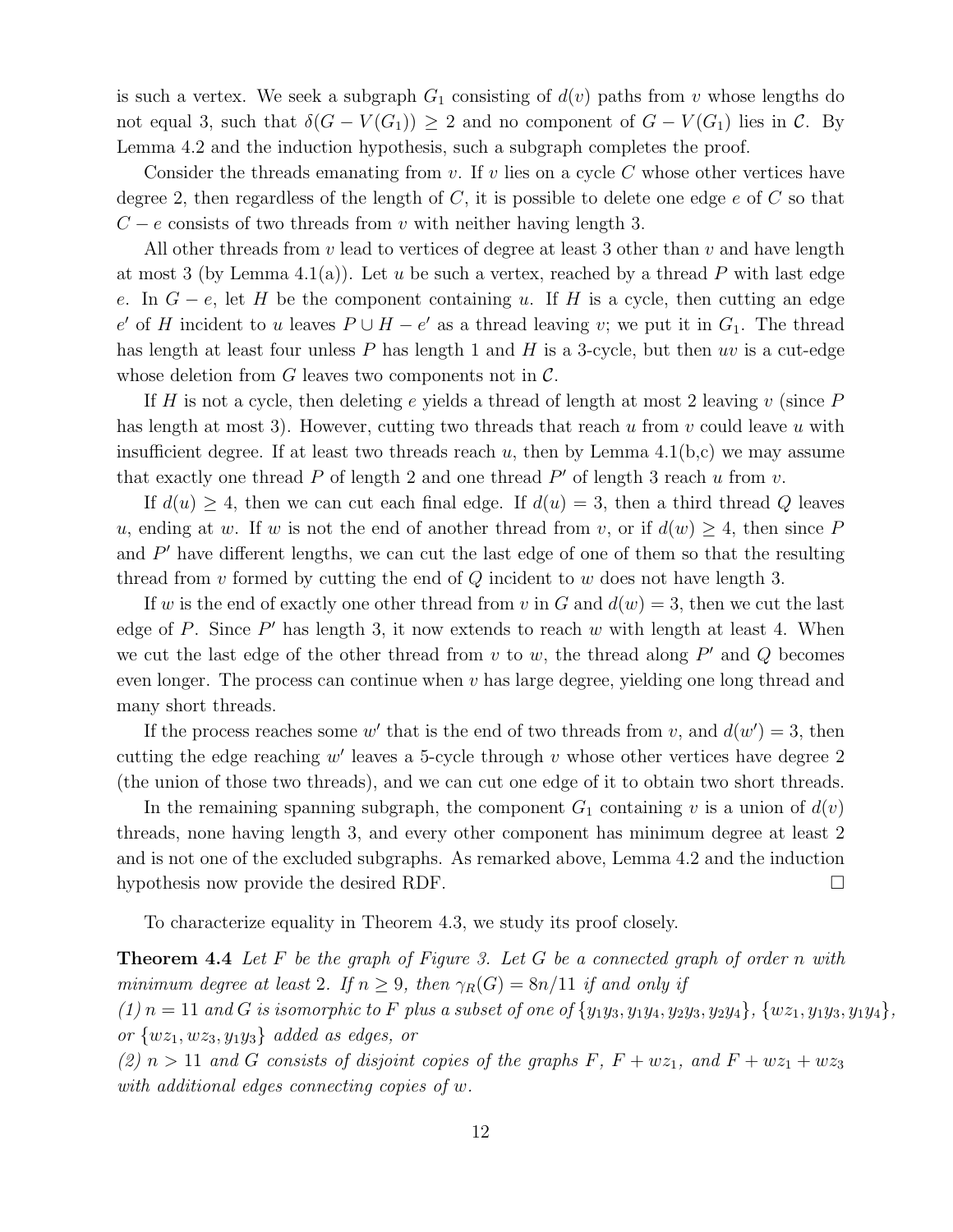

Figure 3: The graph F.

**Proof.** If G has the indicated form, then, regardless of the edges between copies of  $w$ , any RDF must put weight at least 8 on every copy of F, so  $\gamma_R(G) \geq 8n/11$ .

For the converse, let G be a graph achieving equality in Theorem 4.3. Since  $2/3 < 8/11$ , G cannot contain a configuration as described in Lemma 4.1. Also the deletion of any cut-edge joining vertices of degree at least 3 without leaving a component in  $\mathcal C$  must leave components where equality holds.

Let  $G'$  be the subgraph resulting from such deletions (called  $G$  in Theorem 4.3). Let  $v$ be a vertex of  $G'$  as chosen in that proof. Since equality holds for  $G'$ , it must also hold for the subgraphs  $G_1$  and  $G' - V(G_1)$  obtained in the inductive proof.

A closer look at Lemma 4.2 characterizes the vectors of path lengths where  $\gamma_R(G_1)$  =  $8|V(G_1)|/11$  can hold. Since the proof of Theorem 4.3 extracts a graph  $G_1$  in which no thread from  $v$  has length 3, equality requires the threads from  $v$  to have lengths 2, 2, and 6.

To obtain a thread of length 6 without obtaining a thread of length 1, we must have had  $d(v) = 3$ , and one thread from v reaches a cycle in C. If  $n = 11$ , then the possibilities are as shown below, but the graph on the left has an RDF of weight 7. Inspection shows that the only graphs with Roman domination number 8 spanned by  $F$  are those claimed.



When  $n > 11$ , we claim that the endpoints of the threads of length 2 from v are still adjacent and have degree 2. If not, then they would have degree at least 3, and using one of them in place of v would yield a spider as  $G_1$  that has a thread of length 1 (by cutting the edge of the thread to v). We would then have  $\gamma_R(G') < 8n/11$ .

We conclude that successively deleting edges of  $G$  with endpoints of degree at least 3, without introducing components in  $\mathcal{C}$ , yields a graph whose components are copies of  $F$ . Since there exist minimum weight RDFs of  $F$  putting weight 2 on any given vertex, and deletion of any vertex of  $F$  other than  $w$  leaves a subgraph where weight 7 suffices, every edge of G not contained among the vertices of a single copy of F joins copies of w.

If any edge of G connects the two 5-cycles in one copy  $F'$  of F, then since G is connected, the central vertex  $w'$  of  $F'$  has a neighbor in another copy of  $F$  that can be given weight 2.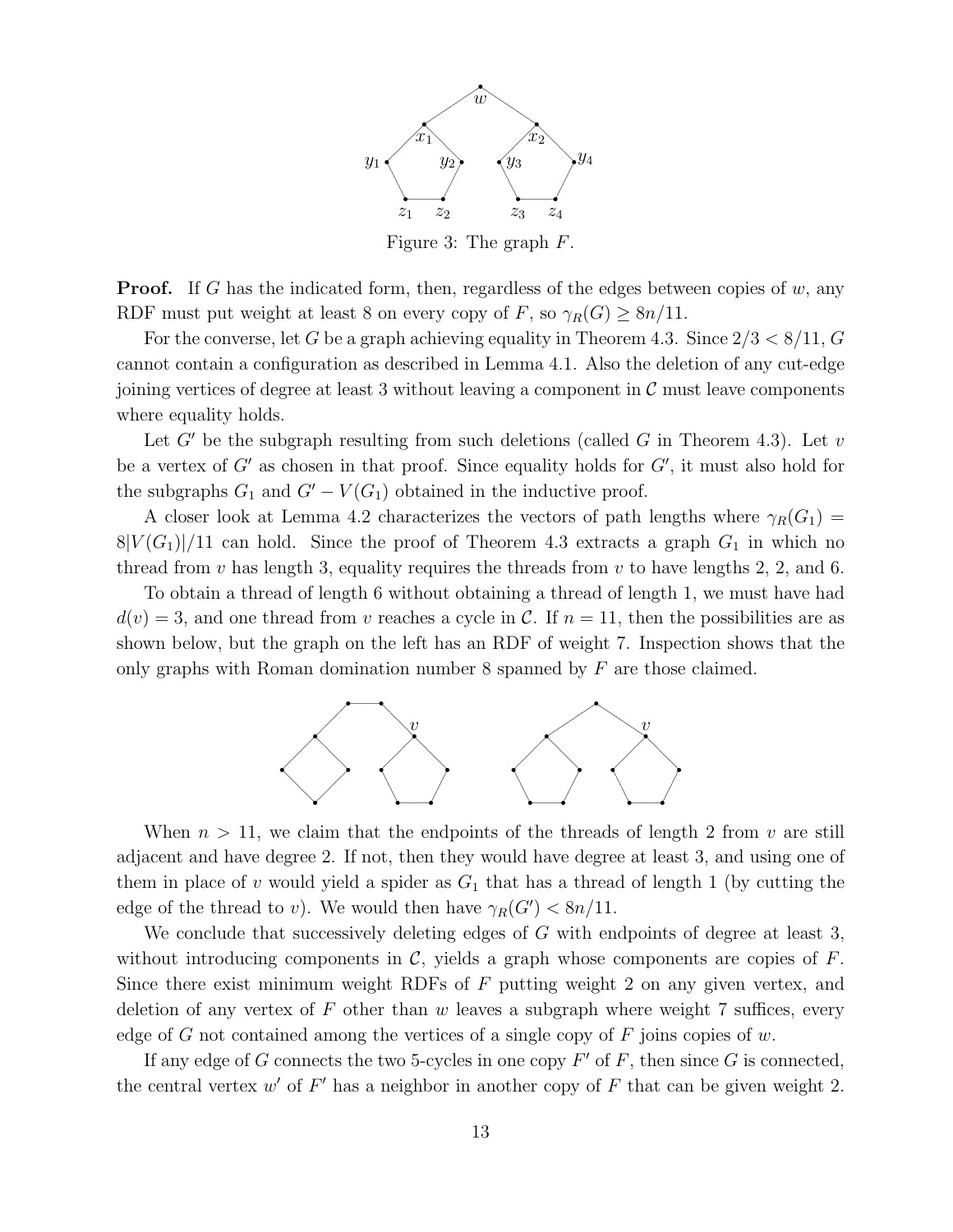With  $w'$  protected, we can protect the rest of  $F'$  with weight 7 using the edge joining the two 5-cycles. This yields  $\gamma_R(G) \leq 7 + 8(n - 11)/11 < 8n/11$ . Hence no edges can be added between or within the copies of  $F$  other than those described in the statement.  $\Box$ 

#### Acknowledgment

We thank the referees and Yunjian Wu for helpful comments.

## References

- [1] V. I. Arnautov. Estimation of the exterior stability number of a graph by means of the minimal degree of the vertices. Prikl. Mat. i Programmirovanie 11 (1974) 3–8.
- [2] G. J. Chang and C.-H. Liu. Roman domination on 2-connected graphs, preprint.
- [3] G. J. Chang and C.-H. Liu. Roman domination on graphs with minimum degree at least 3, preprint.
- [4] G. J. Chang and C.-H. Liu. A unified approach to Roman domination problems on interval graphs, preprint.
- [5] A. P. Burger, E. J. Cockayne, W. R. Gründlingh, C. M. Mynhardt, J. H. van Vuuren, and W. Winterbach. Finite order domination in graphs. J. Combin. Math. Combin. Comput. 49 (2004), 159–175.
- [6] E. J. Cockayne, P. A. Dreyer Jr., S. M. Hedetniemi, and S. T. Hedetniemi. Roman domination in graphs. Disc. Math. 278 (2004) 11-22.
- [7] E. J. Cockayne, P. A. Dreyer Jr., S. M. Hedetniemi, S. T. Hedetniemi, and A. A. McRae. The algorithmic complexity of Roman domination, submitted.
- [8] E. J. Cockayne, O. Favaron, and C. M. Mynhardt. Secure domination, weak Roman domination and forbidden subgraphs. Bull. Inst. Combin. Appl. 39 (2003), 87–100.
- [9] E. J. Cockayne, P. J. P. Grobler, W. R. Gründlingh, J. Munganga, and J. H. van Vuuren. Protection of a graph. Util. Math. 67 (2005), 19–32.
- [10] T. W. Haynes, S. T. Hedetniemi, and P. J. Slater. Fundamentals of Domination in Graphs. Marcel Dekker, 1998: New York.
- [11] M. A. Henning. A characterization of Roman trees. Discuss. Math. Graph Theory 22 (2) (2002) 325-334.
- [12] M. A. Henning. Defending the Roman Empire from multiple attacks. Discrete Math. 271 (2003), no. 1-3, 101–115.